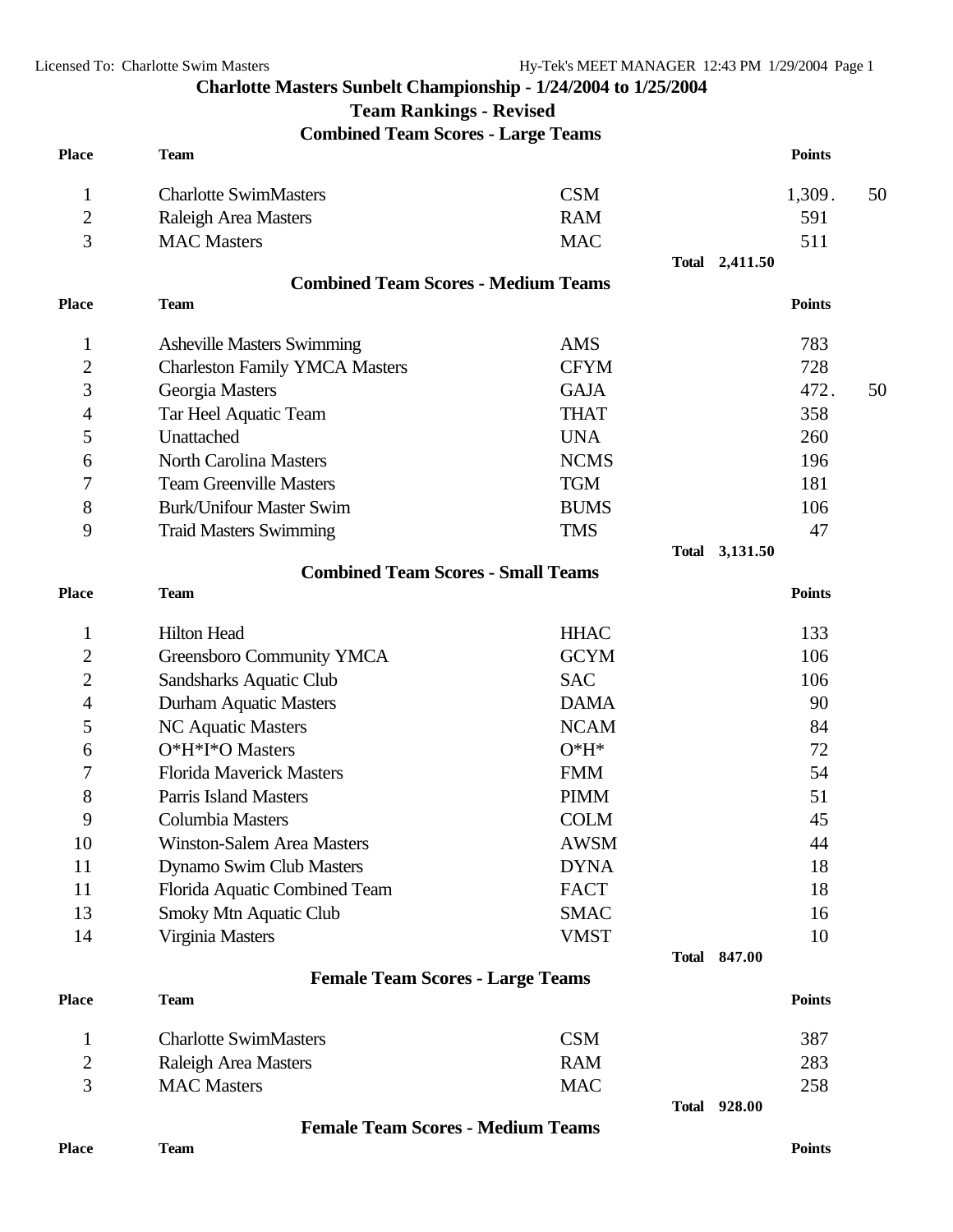**Charlotte Masters Sunbelt Championship - 1/24/2004 to 1/25/2004**

|                | <b>Team Rankings - Revised</b>          |             |                     |               |    |
|----------------|-----------------------------------------|-------------|---------------------|---------------|----|
| $\mathbf 1$    | <b>Asheville Masters Swimming</b>       | <b>AMS</b>  |                     | 346           |    |
| $\overline{2}$ | <b>Team Greenville Masters</b>          | <b>TGM</b>  |                     | 80            |    |
|                |                                         |             | <b>Total 426.00</b> |               |    |
|                | <b>Female Team Scores - Small Teams</b> |             |                     |               |    |
| <b>Place</b>   | <b>Team</b>                             |             |                     | <b>Points</b> |    |
| $\mathbf{1}$   | <b>Charleston Family YMCA Masters</b>   | <b>CFYM</b> |                     | 237           |    |
| $\overline{2}$ | Georgia Masters                         | <b>GAJA</b> |                     | 148           |    |
| 3              | Tar Heel Aquatic Team                   | <b>THAT</b> |                     | 111           |    |
| 4              | Greensboro Community YMCA               | <b>GCYM</b> |                     | 106           |    |
| 5              | <b>Burk/Unifour Master Swim</b>         | <b>BUMS</b> |                     | 73            |    |
| 6              | <b>Florida Maverick Masters</b>         | <b>FMM</b>  |                     | 54            |    |
| 6              | Sandsharks Aquatic Club                 | <b>SAC</b>  |                     | 54            |    |
| 8              | <b>Hilton Head</b>                      | <b>HHAC</b> |                     | 51            |    |
| 9              | <b>NC Aquatic Masters</b>               | <b>NCAM</b> |                     | 46            |    |
| 10             | Unattached                              | <b>UNA</b>  |                     | 36            |    |
| 11             | Durham Aquatic Masters                  | <b>DAMA</b> |                     | 32            |    |
| 12             | <b>North Carolina Masters</b>           | <b>NCMS</b> |                     | 30            |    |
| 13             | Virginia Masters                        | <b>VMST</b> |                     | 10            |    |
| 14             | Smoky Mtn Aquatic Club                  | <b>SMAC</b> |                     | 9             |    |
|                |                                         |             | <b>Total 997.00</b> |               |    |
|                | <b>Male Team Scores - Large Teams</b>   |             |                     |               |    |
| <b>Place</b>   | <b>Team</b>                             |             |                     | <b>Points</b> |    |
| $\mathbf 1$    | <b>Charlotte SwimMasters</b>            | <b>CSM</b>  |                     | 898.          | 50 |
| 2              | Raleigh Area Masters                    | <b>RAM</b>  |                     | 296           |    |
| 3              | <b>MAC Masters</b>                      | <b>MAC</b>  |                     | 209           |    |
|                |                                         |             | Total 1,403.50      |               |    |
|                | <b>Male Team Scores - Medium Teams</b>  |             |                     |               |    |
| <b>Place</b>   | <b>Team</b>                             |             |                     | <b>Points</b> |    |
| 1              | <b>Charleston Family YMCA Masters</b>   | <b>CFYM</b> |                     | 441           |    |
| $\overline{c}$ | <b>Asheville Masters Swimming</b>       | <b>AMS</b>  |                     | 333           |    |
| 3              | Georgia Masters                         | <b>GAJA</b> |                     | 324.          | 50 |
| 4              | Unattached                              | <b>UNA</b>  |                     | 224           |    |
| 5              | <b>North Carolina Masters</b>           | <b>NCMS</b> |                     | 152           |    |
|                |                                         |             | Total 1,474.50      |               |    |
|                | <b>Male Team Scores - Small Teams</b>   |             |                     |               |    |
| <b>Place</b>   | <b>Team</b>                             |             |                     | <b>Points</b> |    |
| $\mathbf{1}$   | Tar Heel Aquatic Team                   | <b>THAT</b> |                     | 183           |    |
| $\overline{2}$ | <b>Team Greenville Masters</b>          | <b>TGM</b>  |                     | 101           |    |
| 3              | O*H*I*O Masters                         | $O*H*$      |                     | 72            |    |
| 4              | <b>Hilton Head</b>                      | <b>HHAC</b> |                     | 68            |    |
| 5              | Durham Aquatic Masters                  | <b>DAMA</b> |                     | 58            |    |
| 6              | Sandsharks Aquatic Club                 | <b>SAC</b>  |                     | 52            |    |
| 7              | <b>Parris Island Masters</b>            | <b>PIMM</b> |                     | 51            |    |